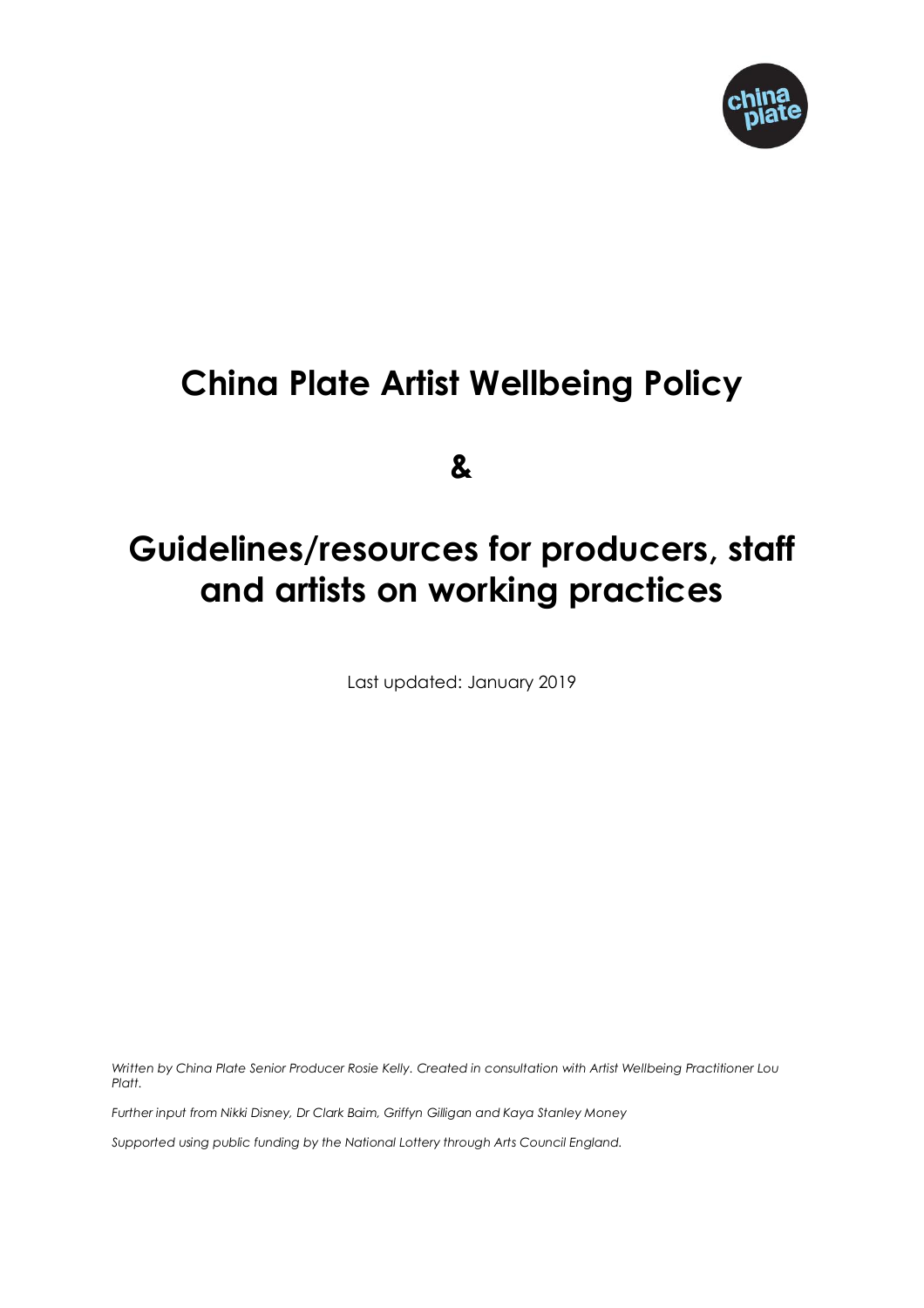

#### **Overview:**

China Plate's mission is to **challenge the way performance is made, who it's made by and who gets to experience it**. As part of this mission, we are committed to enabling and facilitating professional, ethical and productive working environments for artists that stimulate creative freedom and risk taking whilst safeguarding physical / mental health and wellbeing.

This policy and list of resources aims to provide practical guidelines for safe practice and a duty of care for lead artists (the lead practitioner on a project), creative team members and China Plate employees, in relation to their mental health and wellbeing. It is intended to allow for relaxed, robust and open dialogue to happen around wellbeing and care.

It will be implemented and revisited throughout the entire creative process, from project inception to touring, in conjunction with the specific needs of the production and creative team.

This policy is created for internal use (all staff, artists, creatives working under auspices of China Plate projects / productions) and also in order to promote our values in the wider sector.

#### **Notes:**

This policy is particularly relevant to artist led, studio scale work – usually (but not exclusively) using devising processes within the rehearsal room. China Plate intends to update the policy in due course to cover mid-scale productions and companies.

This document is open to change if/when necessary and should be updated in consultation with China Plate's Senior Producer, Artistic Directors and external consultants.

Every China Plate production/project is assigned an executive producer, a lead producer and a lead artist. The executive producer maintains artist partnerships and strategic planning, and provides supervisory support to the lead producer. The lead producer oversees and manages the production, including project management, fundraising, financial management, tour booking and future planning. The lead artist is the main point of contact regarding planning, decision making and creative direction - this can be an individual artist or an established company. If the lead artist is a company of more than one person, a specific member of that company will be selected as the main contact for the implementation of this policy.

The use of the term 'company members' in this policy refers to anyone employed to work by China Plate on a specific production. This includes (but is not limited to) the creative team, technical team and China Plate staff working on that project.

This policy will be directly implemented on productions/plays produced by China Plate, where a lead artist and company are employed. However the values and approaches within this policy will inform other China Plate projects including artist development programmes, training courses and festivals.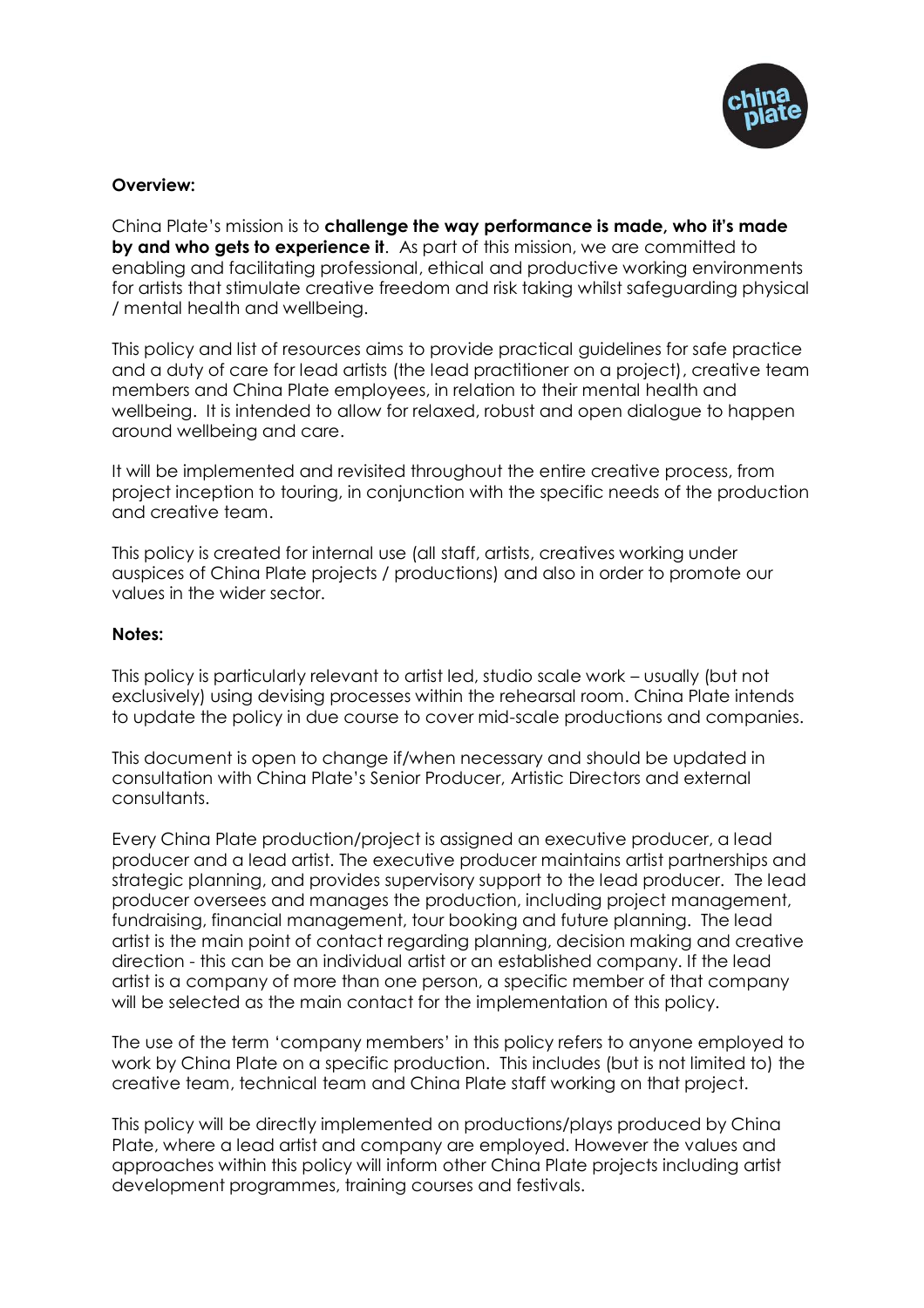

Implementation of this policy has the potential to generate a large volume of personal data, which will be treated on a strictly confidential basis, and only shared with the express permission of the individuals involved.

This policy adheres to China Plate's Equal Opportunities Policy and Action Plan.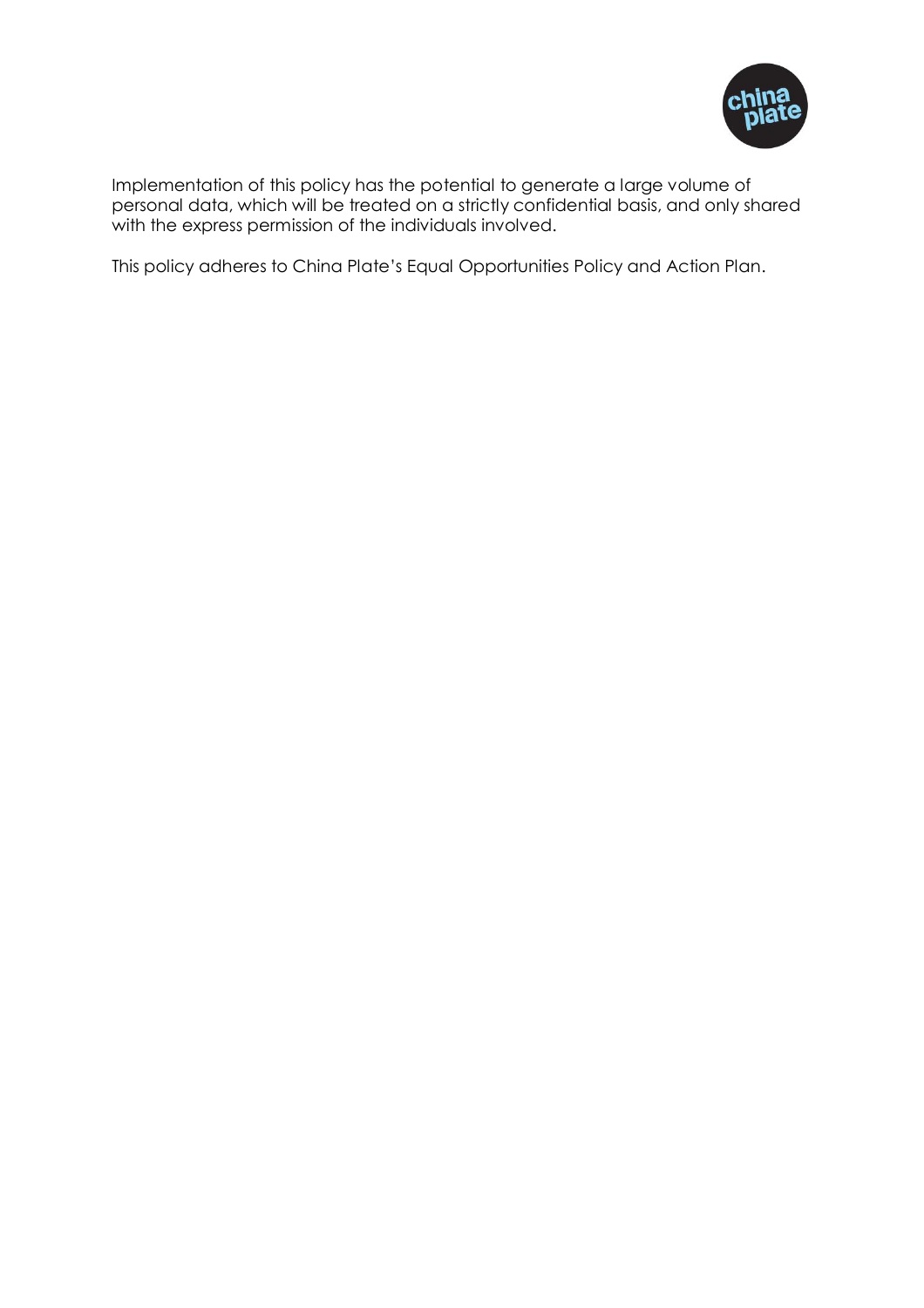

# **China Plate Artist Wellbeing Policy**

# **Company duty of care relating to artist wellbeing:**

China Plate's core values are:

- Quality and expertise
- Collaboration and connectivity
- Integrity and courage
- Inclusivity and openness
- Diligence and generosity

China Plate is committed to the following principles and values within working environments and relationships:

- Mutual trust and respect between all professionals
- Transparency and open communication
- Professionalism
- Ethical practice
- Creating a safe environment where care is prioritised

China Plate pledges to promote these principles and values through:

- Active listening
- Being responsive
- Proactively finding the best ways of working
- Holding and promoting clear boundaries

This includes:

- Implementing and facilitating a Company Wellbeing Strategy for each production or project, created in discussion with the lead artist, and covering the wellbeing of all company members and China Plate staff assigned to that project
- Empowering artists' awareness of and responsibility for their own wellbeing
- Seeking to create an inclusive environment in which the creativity of all (whether as artists, audiences, participants or staff members) can flourish. We recognise that particular attention may be needed in cases where a company member is in a minority within the workplace. This is In line with China Plate's Equal Opportunities Policy and Action Plan
- Considering wellbeing at the point of budget creation and ensuring that any decisions/plans made around wellbeing has been as a result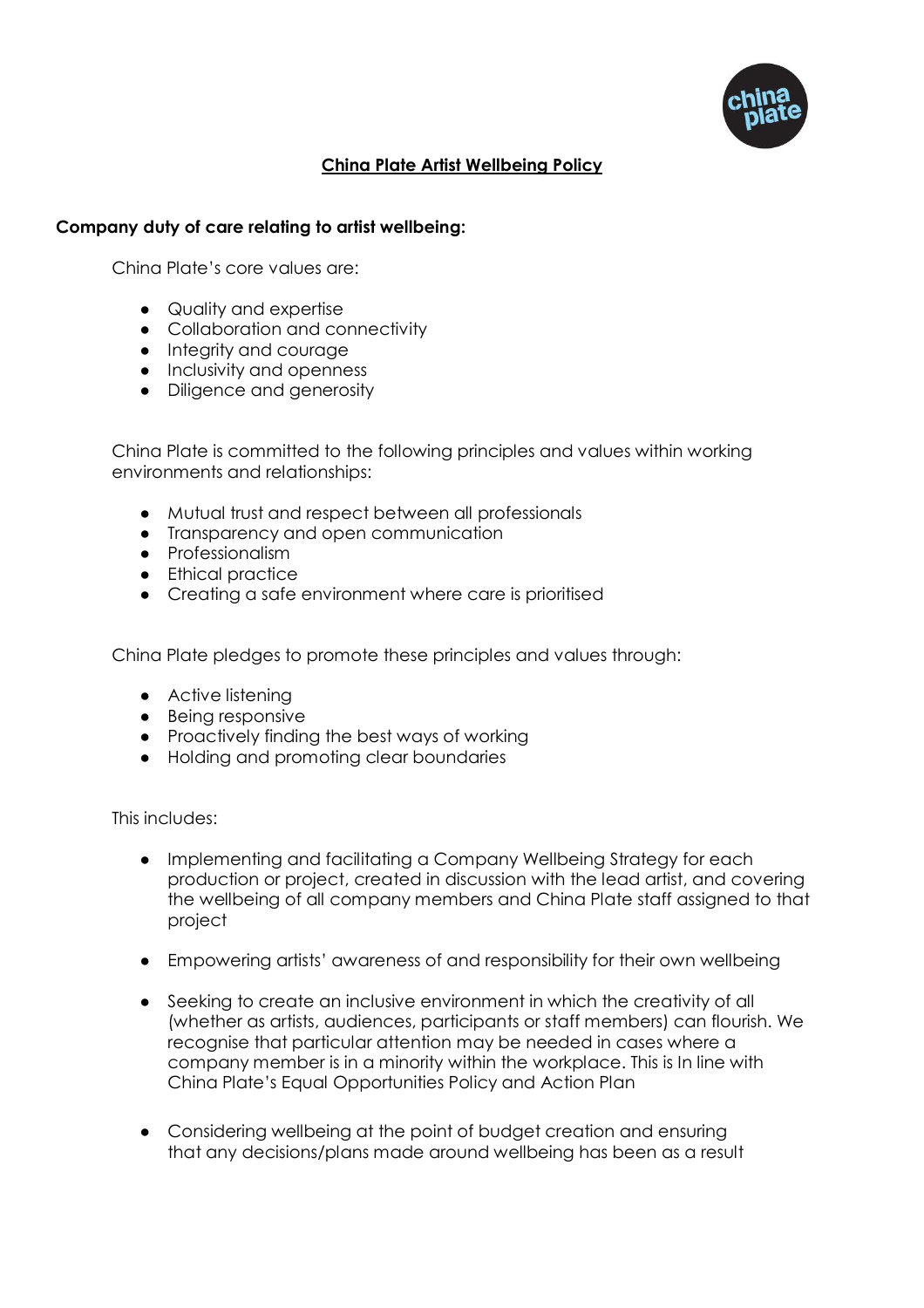

of integrated planning from project inception

- Including a contingency for access and wellbeing in all funding applications going forward, in order to work towards a fully inclusive casting and recruitment process, and to provide support for any unforeseen issues that may arise within the production process for company members relating to mental health/wellbeing
- Providing all China Plate producers with Mental Health First Aid training, and offering permanent staff access to training related to mental health, wellbeing and inclusivity (eg, gender positivity training; disability and equality training; Race, ethnicity and cultural awareness training)
- Disseminating a Health and Wellbeing declaration form to all company members prior to the contracting process
- Disseminating an access audit to all company members prior to the contracting process
- Defining and responding where possible to specific needs of company members at the point of contracting, and throughout the production process
- Facilitating flexible working hours within rehearsal and production schedules when required and where possible
- Working with Artist Wellbeing Practitioners/therapeutic care and/or industry specialists on developing a Company Wellbeing Strategy and ethical practice relating to productions and projects, when required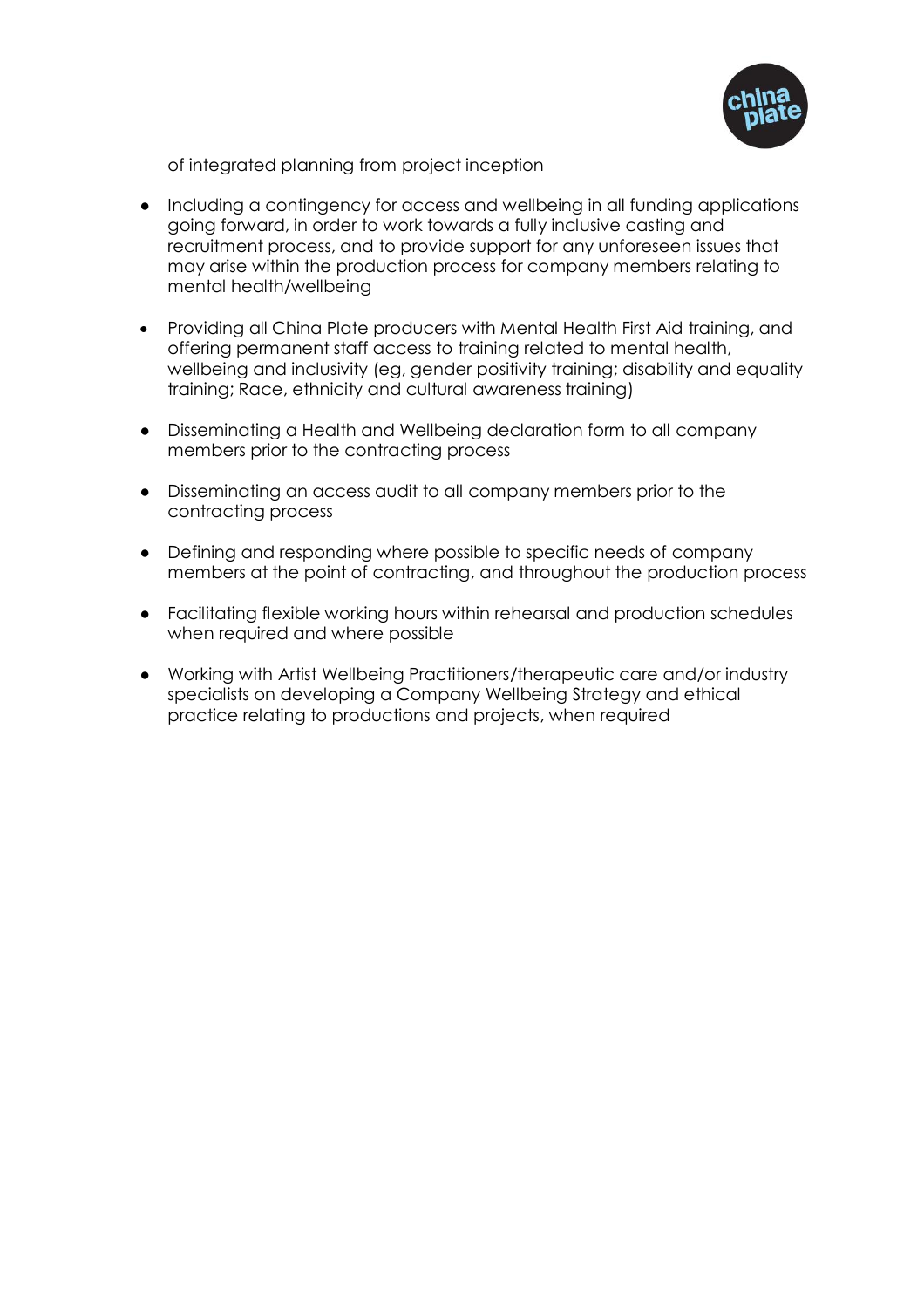

# **China Plate staff and artist guidelines related to artist/company wellbeing**

The executive producer and lead producer will create a Company Wellbeing Strategy for each production and project that covers all company members employed by the company on a project/production. This is created in discussion with the lead artist and in line with China Plate's pledged duty of care to artist wellbeing. A Company Wellbeing Strategy is strictly confidential, but any offers of support within it should be communicated to all company members prior to production commencement.

The intention of the Company Wellbeing Strategy is to empower the artists' awareness of and responsibility for their own wellbeing.

From our experience, this needs particular attention when working with artists using autobiographical material, as the likelihood of a detrimental effect on their or others' wellbeing or mental health is higher in these cases. However, the process will apply to all productions, be they biographical or fictionalised work, as company wellbeing and mental health may still be affected in these instances.

Artist and company wellbeing should be considered from project inception, and contingency for wellbeing and/or specific provision should be written into project budgets when possible.

It is acknowledged that the Company Wellbeing Strategy is subject to change as the project progresses, in response to changing circumstances and unforeseen company member needs. In cases where China Plate can not offer unforeseen care due to budgetary constraints, they will endeavour to work with the artist/company member to provide support where possible (ie, signposting to relevant external support).

Every production will adhere to a basic Company Wellbeing Strategy that includes:

- 1. A commitment to China Plate's stated principles and values, as outlined in the Artist Wellbeing Policy
- 2. Budgeted contingency for therapeutic care when not directly integrated into the process
- 3. Dissemination of China Plate's Health and Wellbeing declaration form and access audit prior to the contracting process
- 4. Assignment of a China Plate producer (usually the lead producer) as the main point of contact regarding health and wellbeing provision
- 5. Assignment of an additional China Plate staff member (not directly working on the project) as an alternative contact regarding wellbeing and health matters (should a company member feel uncomfortable speaking to the project producer)
- 6. An agreement on rehearsal room environment including:
	- access provision
	- daily rehearsal and production week working hours
	- personal provision within rehearsal room
	- clarification of roles and expectations within the rehearsal room and schedule
	- inclusion of the [Equity Safe Space Document](https://www.equity.org.uk/getting-involved/campaigns/safe-spaces/) within the working space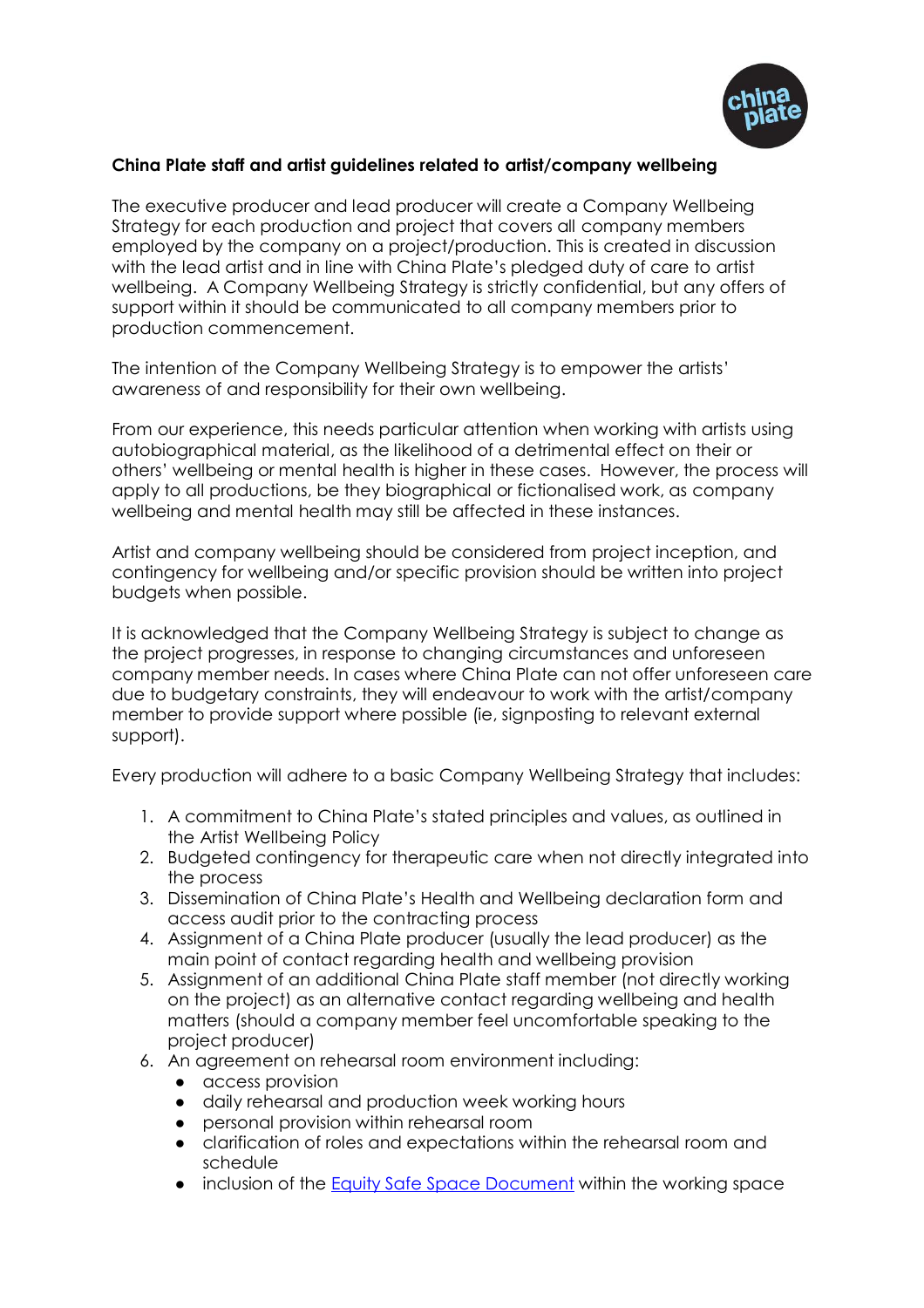

7. Discussion around preferred methods of audience / media feedback and reviews

A more detailed or bespoke Company Wellbeing Strategy may also include:

- 1. Flexible working hours or rehearsal schedules agreement that the company will endeavour to facilitate flexible working hours for company members if/when needed and where possible
- 2. Integration of therapeutic and/or creative care into working process (eg, Artist Wellbeing Practitioner\*, Counsellor, Dramatherapist, Psychodramatist)
- 3. Guidelines to working with Intimacy and Sex Scenes (Ita O'Brian) or offer/provision of Intimacy/Movement Director during rehearsals
- 4. Integration of professional/clinical consultants (eg, medical, educational, etc) into creative process (to ensure ethical practice regarding audiences, marketing materials, venue communications, etc)
- 5. Offer or provision of Artistic Associate\* during rehearsals/production
- 6. Communication of specific needs to rehearsal/touring venues concerning the wellbeing of the entire company, specific company members, venue staff and/or audience/participants. This may include a specific code of conduct prepared by the company, pre-show information, access provision, break out spaces (for company and/or audience), pre-show announcements, trigger warnings, freesheets, etc
- 7. Offer of training in rehearsal room techniques around creative team wellbeing (eg, check in and check out, PACE)\*

China Plate staff, artists and/or creative team members will be made aware that there are resources available to them should they think that any artist's or creative team member's physical or mental health is at risk due to conditions, circumstances or pressures related to the production. These resources are there not only to assess safe working practices, but also to assess the implications of either continuing or ending activity. This assessment will always be an open, honest and transparent discussion between all parties involved.

\*(*see additional information and resources for further information)*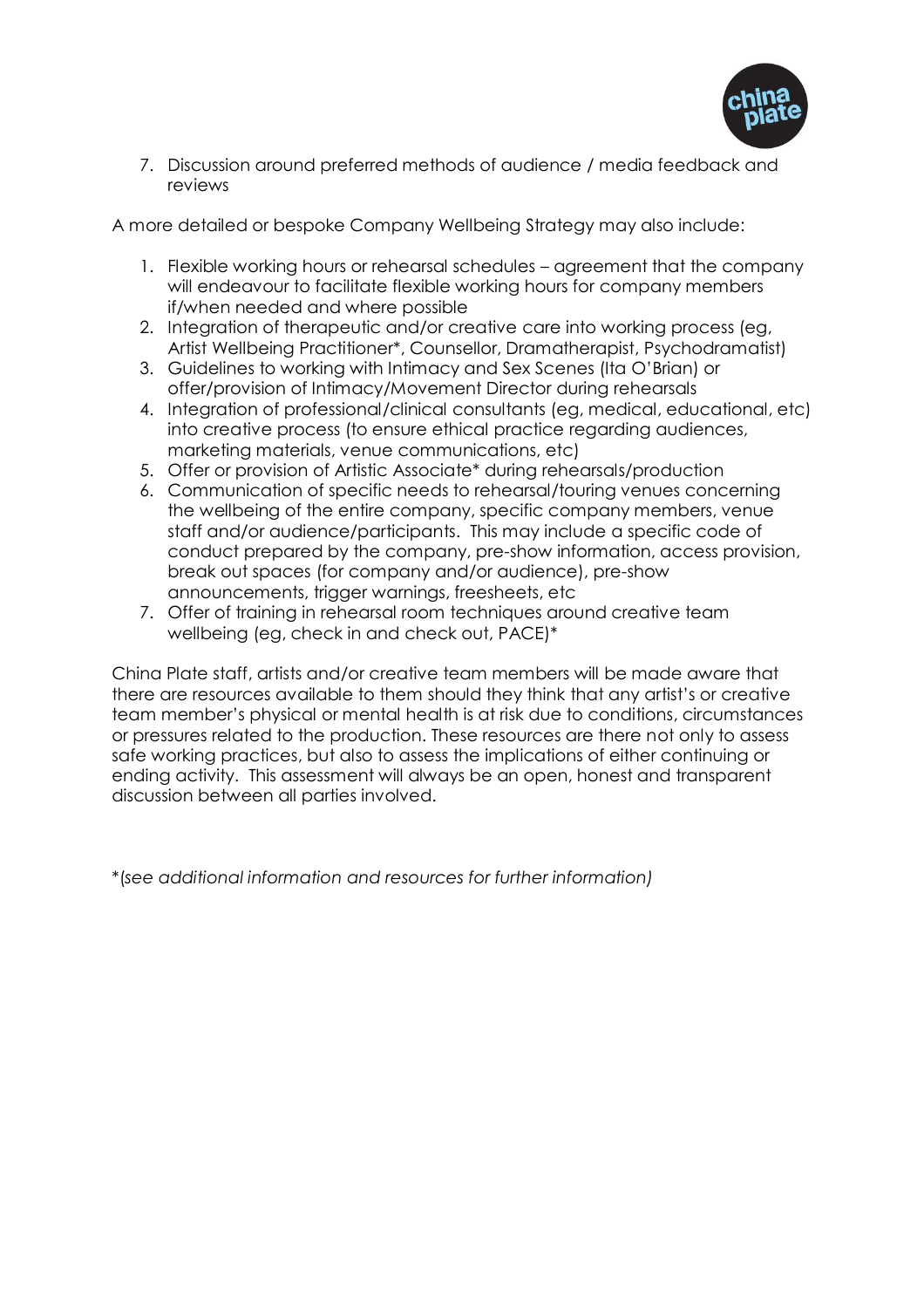

#### **Additional information and resources for China Plate staff and artists**

# **Examples of collaborators / additional roles within the rehearsal room**

#### What is an Artist Wellbeing Practitioner?

An Artist Wellbeing Practitioner (AWP) works closely with artists in order to provide emotional and psychological support to the artists themselves and those they work with. An AWP also takes into consideration the art itself and works with the artist to help them take safe yet radical risks. An AWP will use compassionate discussion, therapeutic techniques, strategy and policy, in order to bring about revolutionary and radical care for artists, audiences and others. This can be particularly relevant when working with autobiographical, semi-autobiographical and/or biographical material, but is not exclusive to this as fictionalized work can often touch the personal spirit in powerful ways. An AWP can support individual artists, creative teams, producing companies and arts-based institutions. An AWP is someone who has experience / training in therapeutic support (i.e. a Counsellor, Dramatherapist, Psychotherapist).

#### What is an Artistic Associate?

When an artist has numerous roles within the creative process/rehearsal room (e.g. writer, performer, subject, director), or has other needs related to access requirements or physical/emotional wellbeing, then an Artistic Associate may be needed in order to help relieve added pressures and/or provide support.

# **Examples of techniques for wellbeing within the rehearsal room**

*NB, Different techniques will be appropriate for different creative teams and rehearsal room/production environments. All creative team members should be invited to take part.* 

# Check in and Check outs

In the simplest form, Check Ins/Outs are 15-30 minute moments at the beginning and end of each creative day - be that devising, rehearsing or performing - which aim to provide a practical container that holds and encourages authenticity, connectivity, open-communication, clarity, self and other-awareness, and empathy. They can provide a moment to express unresolved conflict; to acknowledge strengths and achievements; to voice uncertainties, fears and trepidations.

*If Check in and Check out is adopted by the company, responsible facilitation is essential for safe practice. It should, when possible, be taught to the team by an Artist Wellbeing Practitioner or someone trained in safe facilitation of the process. To find out more about Check-Ins/Outs see* [www.artistwellbeing.com/blog](http://www.artistwellbeing.com/blog)

# P.A.C.E.

When the creative process becomes stressful, and anxiety levels rise, it can be really useful to PACE yourself. This is an acronym that stands for four useful approaches/ways of being to remember when bogged down in the dark depths of creation.

P is for Playful.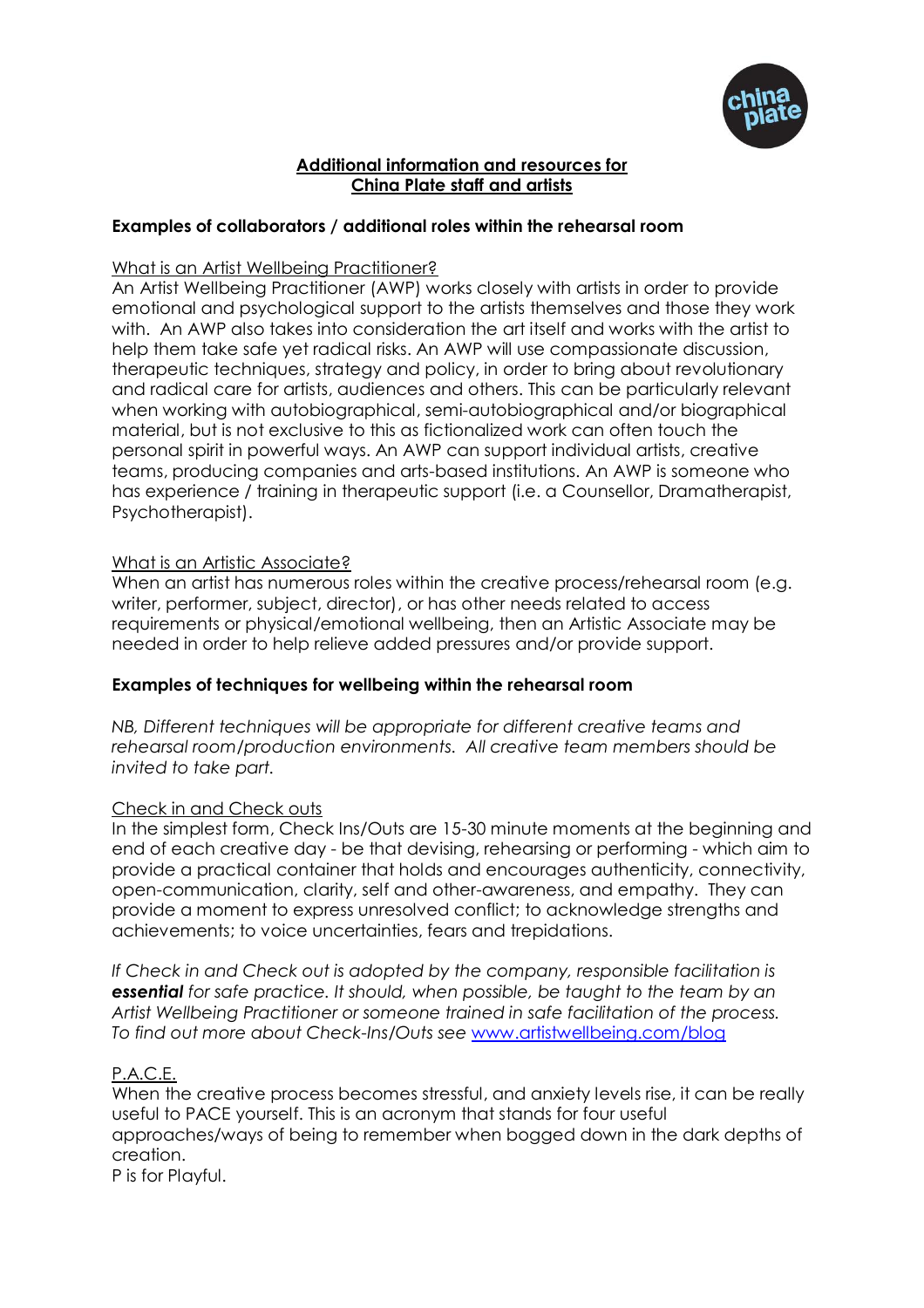

A is for Accepting. C is for Curious. E is for Empathic.

When faced with an artistic or personal block in the process, ask yourself "Am I still being playful? Am I accepting or am I blocking something? Am I being curious about what is happening? Am I being empathic and seeing the situation from someone else's perception?"

## 7-11 Breathing

This is a method to manage stress and anxiety. The aim is to simply breathe in for less time than you breathe out. Breathing in for 7 and out for 11 is the ultimate aim but this may need building up to. In times of high anxiety and trauma, lung capacity can be compromised and so 7-11 may initially be a bit too much so start with a lower number, 2:4, and then slowly build it up: 2:4, 4:6, 7:11. The theory behind this: We have two types of nervous system; the SNS (sympathetic nervous system) and the PNS (parasympathetic nervous system). The SNS comes online when in times of stress and releases hormones such as adrenaline and cortisol - really useful when we need to take flight, fight or freeze. Some artists thrive off this but staying in this state can often lead to burn-out and anxiety. In contrast the PNS comes online when no threat is detected and releases hormones such as serotonin and oxytocin which promote feelings of safety and security, in turn leading to enhanced abilities to learn, play, create, love, take safe risks and relate to self & others in a free-flowing way. So how is our breath connected to these systems? Our breath can be a powerful tool that can reactivate our PNS when in times of stress. The inbreath is more associated to triggering the SNS (i.e. when shocked we take *in* a sharp quick breath), and the outbreath is more associated to the PNS (i.e. when relieved/destressed we send *out* a sigh of relief). And so by mindfully paying more attention to the *outbreath* we can pro-actively re-calibrate our nervous systems and restore feelings of calm and creativity. This takes practice and is a mindful activity. The more you do it, focusing on the outbreath and feelings of calm, the more you will strengthen this positive internal trigger. Start with small numbers and then build it up. This is also a good way to manage physical pain too.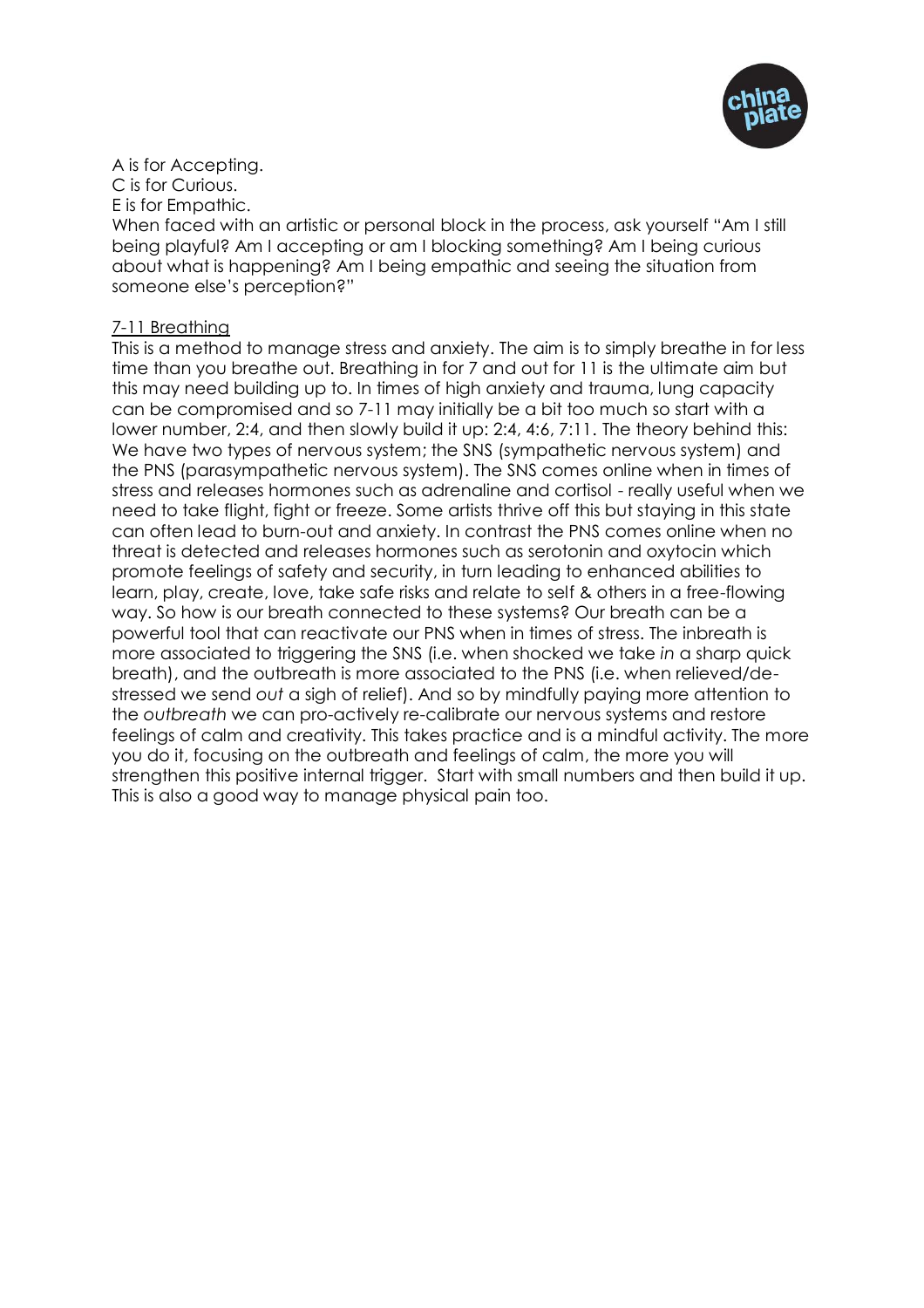

#### **List of resources for producers and artists**

#### **MIND**

*A charity providing advice and support to empower anyone experiencing a mental health problem*  <https://www.mind.org.uk/>

#### **Artist Wellbeing**

*Website of Artist Wellbeing Practitioner Lou Platt, incl blog posts from the industry on wellbeing* <https://www.artistwellbeing.com/>

#### **MAYK's Mental Health Policy**

<http://www.mayk.org.uk/news/mayks-mental-health-policy>

#### **Arts Minds**

*An information hub with practical resources for those working in the arts, set up by BAPAM, Equity, The Stage and Spotlight* <http://www.artsminds.co.uk/>

#### **The Actor's Centre Mental Health Support**

Weekly group sessions and monthly wellbeing drop in sessions for anyone working in *the arts*

<https://www.actorscentre.co.uk/about/mental-health-and-wellbeing-support>

#### **Playing Sane**

*A website dedicated to the relationship between mental health and acting, aiming to offer information and signposting to actors, their colleagues and carers across the industry.*

<https://www.playingsane.org/about/>

#### **Theatre helpline**

*24 hour confidential service providing advice & support for any theatre professional* <http://theatrehelpline.org/>

# **UK Theatre and SOLT guidance, report and resources**

*Encouraging safe and supporting working practices* [https://uktheatre.org/theatre-industry/guidance-reports-and-resources/safe-and](https://uktheatre.org/theatre-industry/guidance-reports-and-resources/safe-and-supportive-working-practices/)[supportive-working-practices/](https://uktheatre.org/theatre-industry/guidance-reports-and-resources/safe-and-supportive-working-practices/)

#### **Ita O'Brien**

*Intimacy Coordinator and movement director* <https://www.itaobrien.com/>

#### **Stage Weight Wellbeing**

*Links, articles and posts around the wellbeing of artists by Dramatherapist Nikki Disney*

<http://www.nikkidisney.com/stageweight>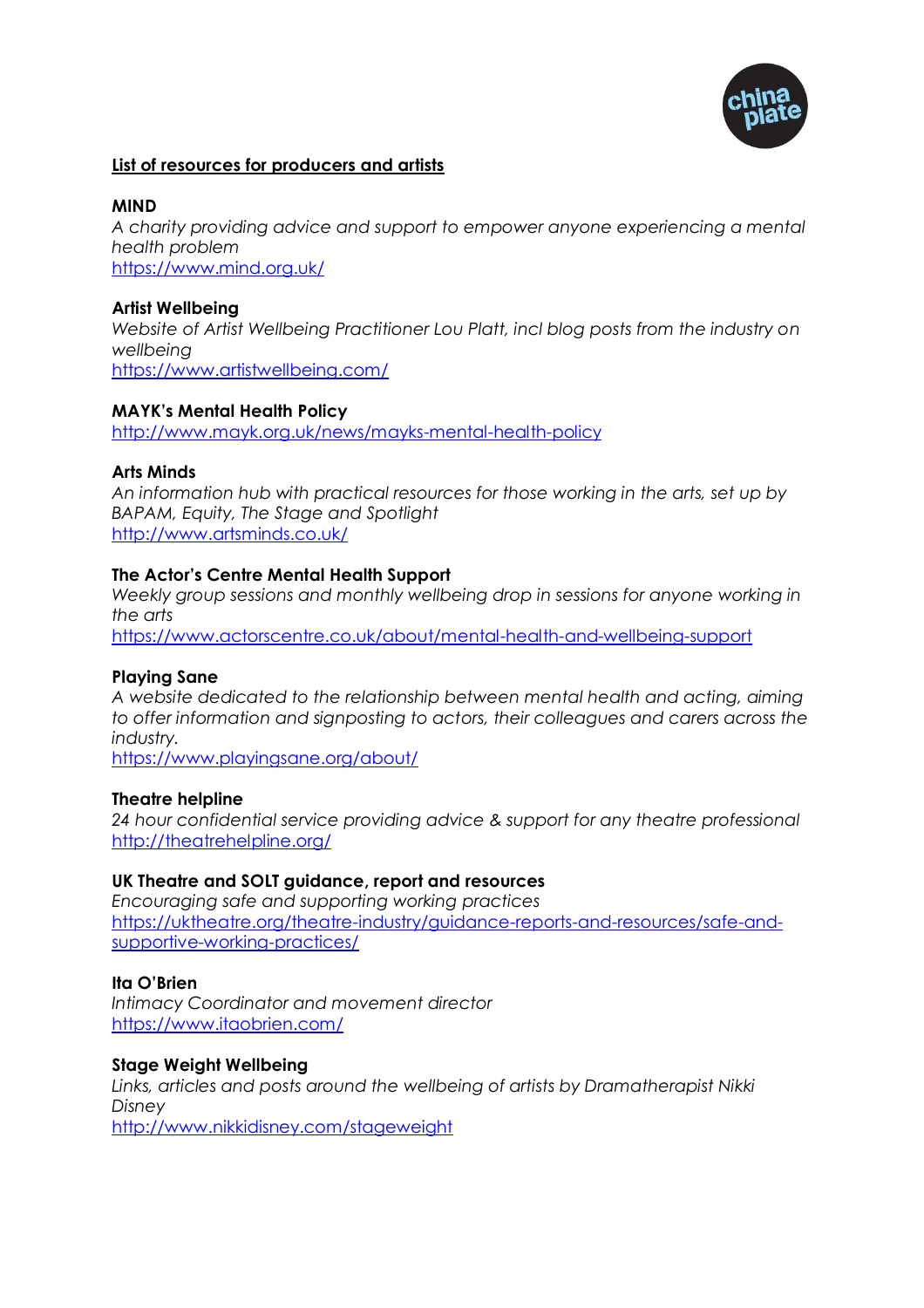

*This document provides a basic template for creating a company wellbeing strategy – not all questions will be relevant to all productions and the strategy can be added to/amended to suit specific productions. It is to be completed by the executive and/or lead producer in discussion with the lead artist. It can be revisited and updated throughout the development /production / touring process. This form is STRICTLY CONFIDENTIAL and should only be accessible to the designated lead artist (or designated contact within a company), executive producer and lead producer.*

# **Company wellbeing strategy Project name:**

| Lead artist/company                                                 |  |
|---------------------------------------------------------------------|--|
| (incl name of designated lead artist<br>within company if required) |  |
|                                                                     |  |
| China Plate executive producer                                      |  |
| <b>China Plate lead producer</b>                                    |  |
| <b>China Plate alternative contact</b>                              |  |
| Last updated                                                        |  |

# **Considerations - material:**

| What is the show about?                   |  |
|-------------------------------------------|--|
| Why this show?<br>Why you?<br>Why now?    |  |
| (brief details)                           |  |
| Is the show autobiographical?             |  |
| If yes, is it based on a traumatic event? |  |
| (brief details)                           |  |
| Who is going to be involved?              |  |
| What are the creative teams roles?        |  |
| Will anyone be working in multiple        |  |
| creative roles within the                 |  |
| rehearsal/production/touring period       |  |
| (eg, writer/director/performer/workshop   |  |
| leader/subject etc)                       |  |
| (if known or imagined)                    |  |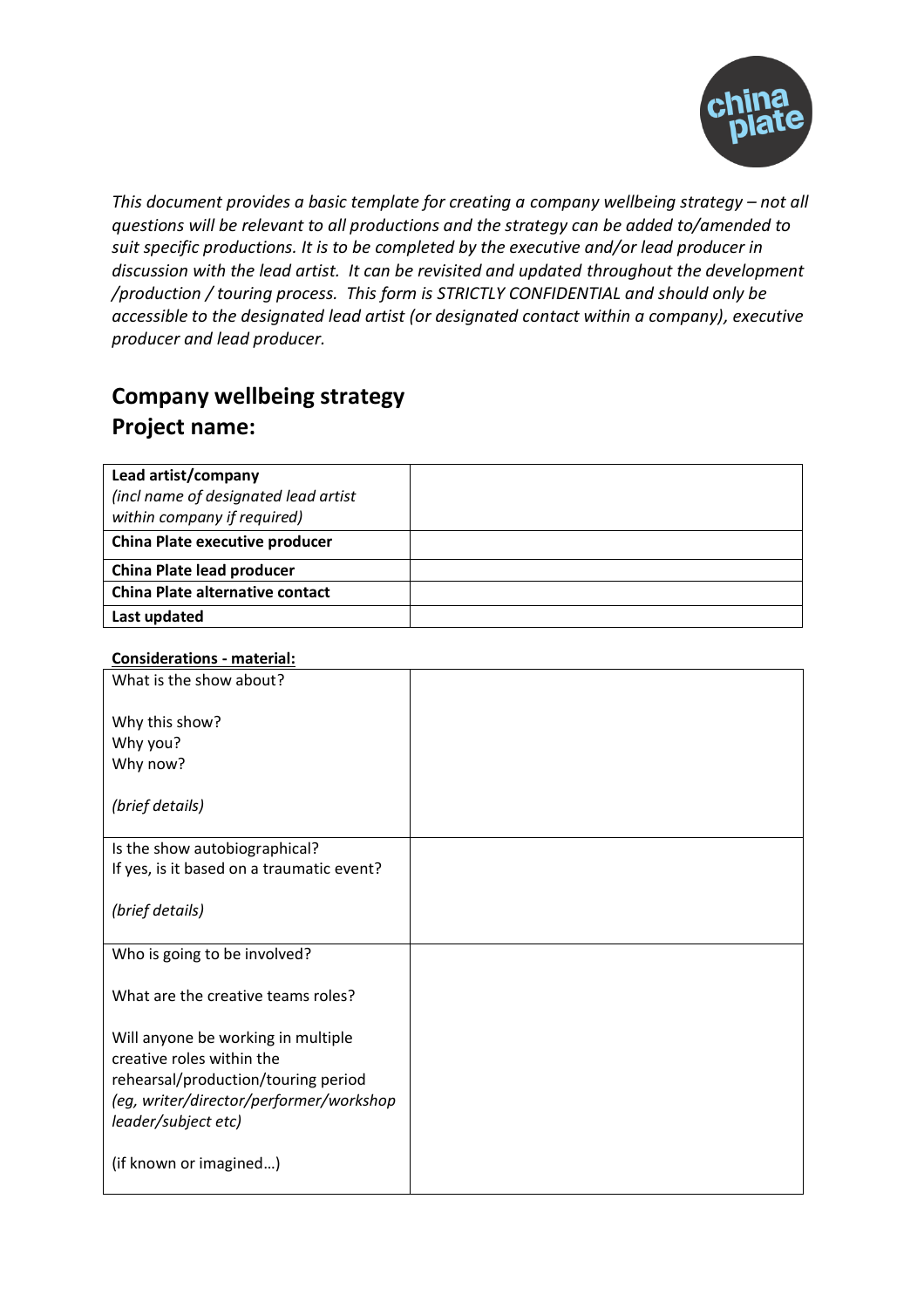| Is there going to be any wrap-around or<br>outreach activity?                                                                                    |  |
|--------------------------------------------------------------------------------------------------------------------------------------------------|--|
| (if known or imagined)                                                                                                                           |  |
| What considerations are needed<br>regarding the sensitivity of the source<br>material and/or content?                                            |  |
| (eg, material/stories with potential for<br>negative/triggering impact on core team,<br>participants, audiences, etc.)                           |  |
| What ethical considerations are there<br>regarding the source material and/or<br>production?                                                     |  |
| (eg, are you addressing a specific<br>demographic of people? Are you<br>publicising other people's stories? Are<br>you using verbatim text? etc) |  |
| What are the considerations around<br>wrap-around/outreach activity?                                                                             |  |
| (eg, are you working with a specific<br>demographic of participants? Are you<br>working with triggering material?)                               |  |

## **Considerations - creative team:**

| Considering the content of the show, are   |  |
|--------------------------------------------|--|
| there any themes or topics that the        |  |
| creative team should be made of aware      |  |
| of on initial approach?                    |  |
| (ie, at the point of casting, initial      |  |
| conversations, etc)                        |  |
|                                            |  |
| Are there any considerations for the       |  |
| creative team, gathered from the Health    |  |
| and Wellbeing declaration forms?           |  |
|                                            |  |
| Are there any other declared personal      |  |
| matters to consider?                       |  |
| (eq, childcare responsibilities, duties of |  |
| care, etc)                                 |  |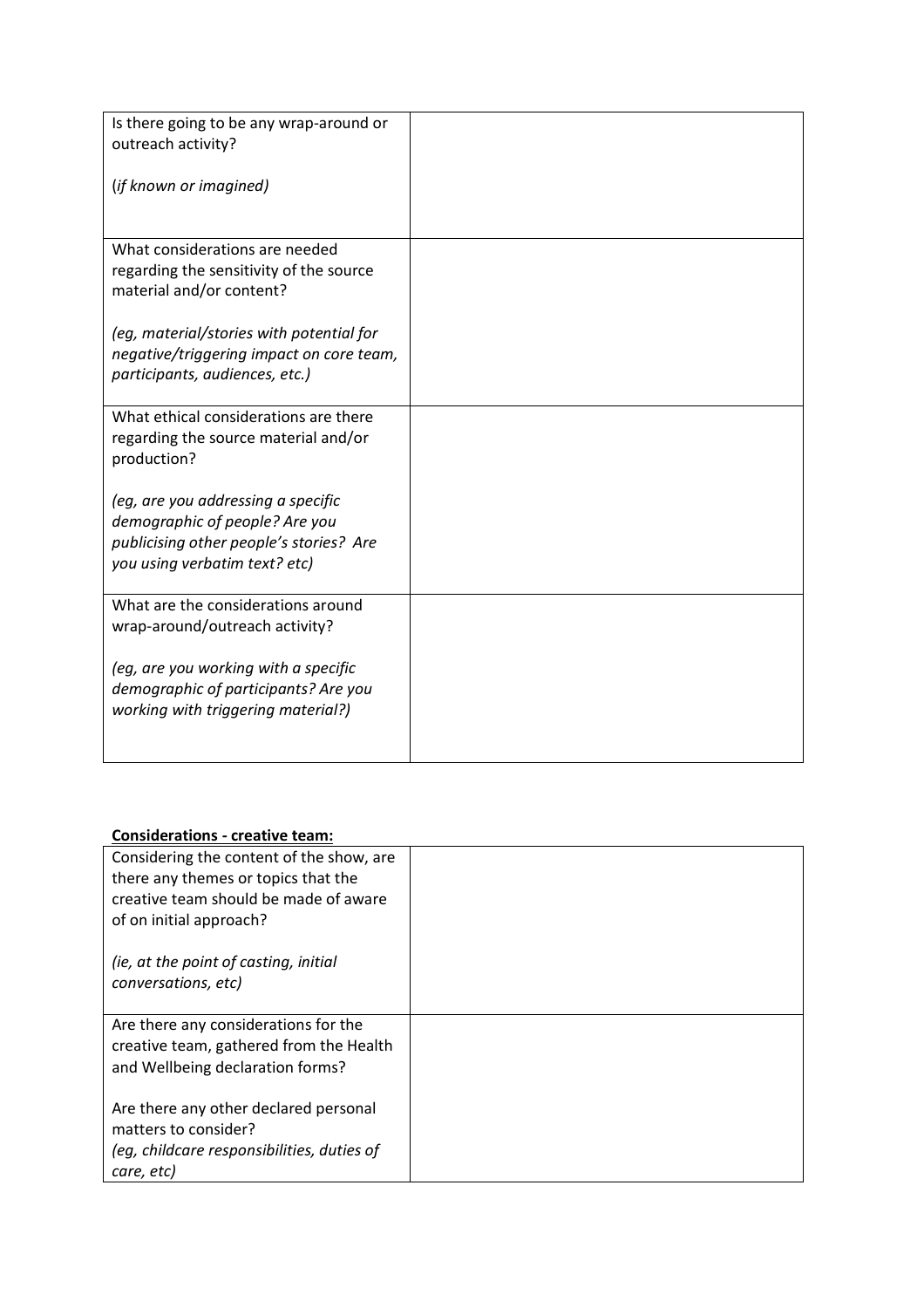| Are there any<br>considerations/requirements for the<br>creative team, gathered from the access<br>audit?                                                         |  |
|-------------------------------------------------------------------------------------------------------------------------------------------------------------------|--|
| Are there any challenges that the<br>creative team might face during the<br>rehearsal/production/touring period?                                                  |  |
| (eg, outdoor working, durational<br>performances, nudity, scenes of an<br>intimate/sexual nature, intensive<br>schedule, non-typical working<br>environment, etc) |  |

# **Actions:**

*NB, any actions or schedules within the strategy of care should be communicated to the creative team (privately if specific to one person) prior to the start of each rehearsal/production/touring period. NB, Do not share this document.*

| Access provision in place for creative     |  |
|--------------------------------------------|--|
| team                                       |  |
|                                            |  |
| Typical working hours and schedule         |  |
|                                            |  |
| Required practical provisions in rehearsal |  |
| room                                       |  |
|                                            |  |
| (eg, additional break out space, specific  |  |
| seating, artistic associate, etc)          |  |
|                                            |  |
| Professional consultants engaged in the    |  |
| project                                    |  |
| Include details of involvement.            |  |
|                                            |  |
| (eg, medical/education/etc)                |  |
|                                            |  |
| Therapeutic/creative care/consultants      |  |
| engaged in the project.                    |  |
| Include details of involvement.            |  |
|                                            |  |
| (eg, Artist Wellbeing Practitioner,        |  |
| Counsellor, Intimacy Director, etc)        |  |
|                                            |  |
| Support/information in place regarding     |  |
| the ethical considerations of the source   |  |